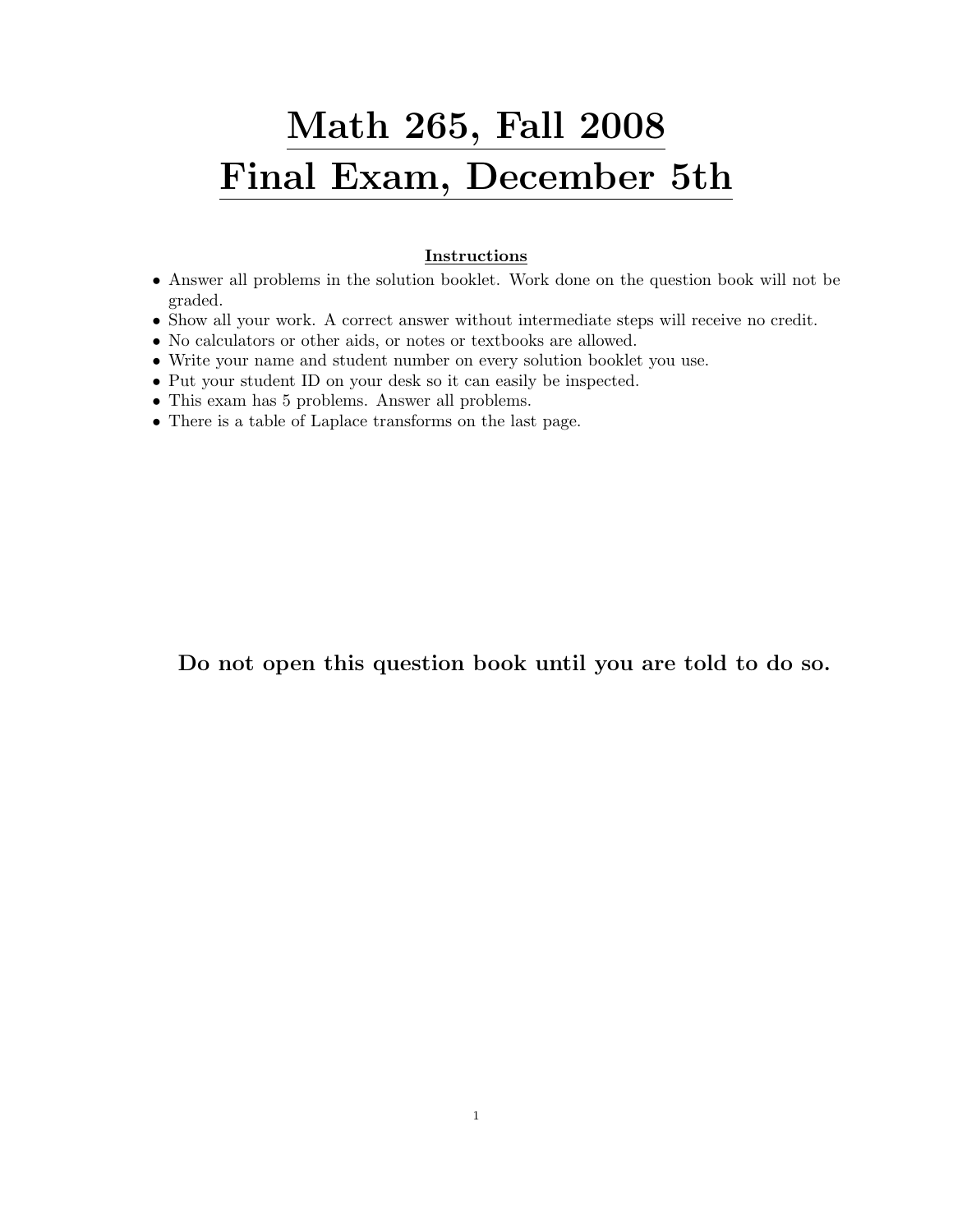- 1. [50 POINTS] This problem has ten parts, each worth five points.
	- i. Find the Laplace transform of the function shown in the graph. 3



ii. Solve the initial value problem for  $y(t)$ . *a* is a positive constant.

$$
y' + \frac{2}{a}y = t
$$
  $y(0) = 1.$ 

iii. Solve the initial value problem for  $y(t)$  and draw a clear graph of the solution, indicating the period and amplitude.

$$
y'' + 6y = 0 \t y(0) = 1, y'(0) = 1.
$$

iv. Solve the initial value problem for  $y(t)$  and draw a clear graph of the solution, indicating the period and amplitude.

$$
y'' + 6y = \delta(t - 1) \qquad y(0) = 0, \ y'(0) = 0.
$$

v. Solve the initial value problem for  $\vec{x}(t)$ .

$$
\vec{x}' = \begin{pmatrix} 1 & 0 \\ 0 & 2 \end{pmatrix} \vec{x} \qquad \vec{x}(0) = \begin{pmatrix} -1 \\ 1 \end{pmatrix}.
$$

- vi. Give an example of a  $2 \times 2$  matrix A such that the system  $\vec{x}' = A\vec{x}$  has a centre point at  $(0, 0).$
- vii. An object of mass m is dropped from a height h. Let the velocity of the object at time t be  $v(t)$  with  $v(0) = 0$ . The only forces acting on the object are due to gravity  $(F_G = mg)$  and drag  $(F_D = kv)$  where the drag coefficient, k, is a positive constant.
	- (i) In terms of meters, seconds, and kilograms, what are the units of  $k$ ?
	- (ii) Find the terminal velocity of the object.
	- (iii) Find the distance the object has travelled after time t.
- viii. Find the inverse Laplace transform of

$$
F(s) = \frac{2s+1}{s^2+s+5}.
$$

- ix. A spherical raindrop evaporates at a rate proportional to its surface area. Initially, the radius of the raindrop is 3mm. After one minute, the radius of the raindrop is 2mm. At what time does the raindrop completely disappear?
- x. Find the general solution of the differential equation.  $f(t)$  is a unknown function of time.

$$
y'(t) + f(t) = y(t).
$$

Hint: your solution will be in terms of an integral.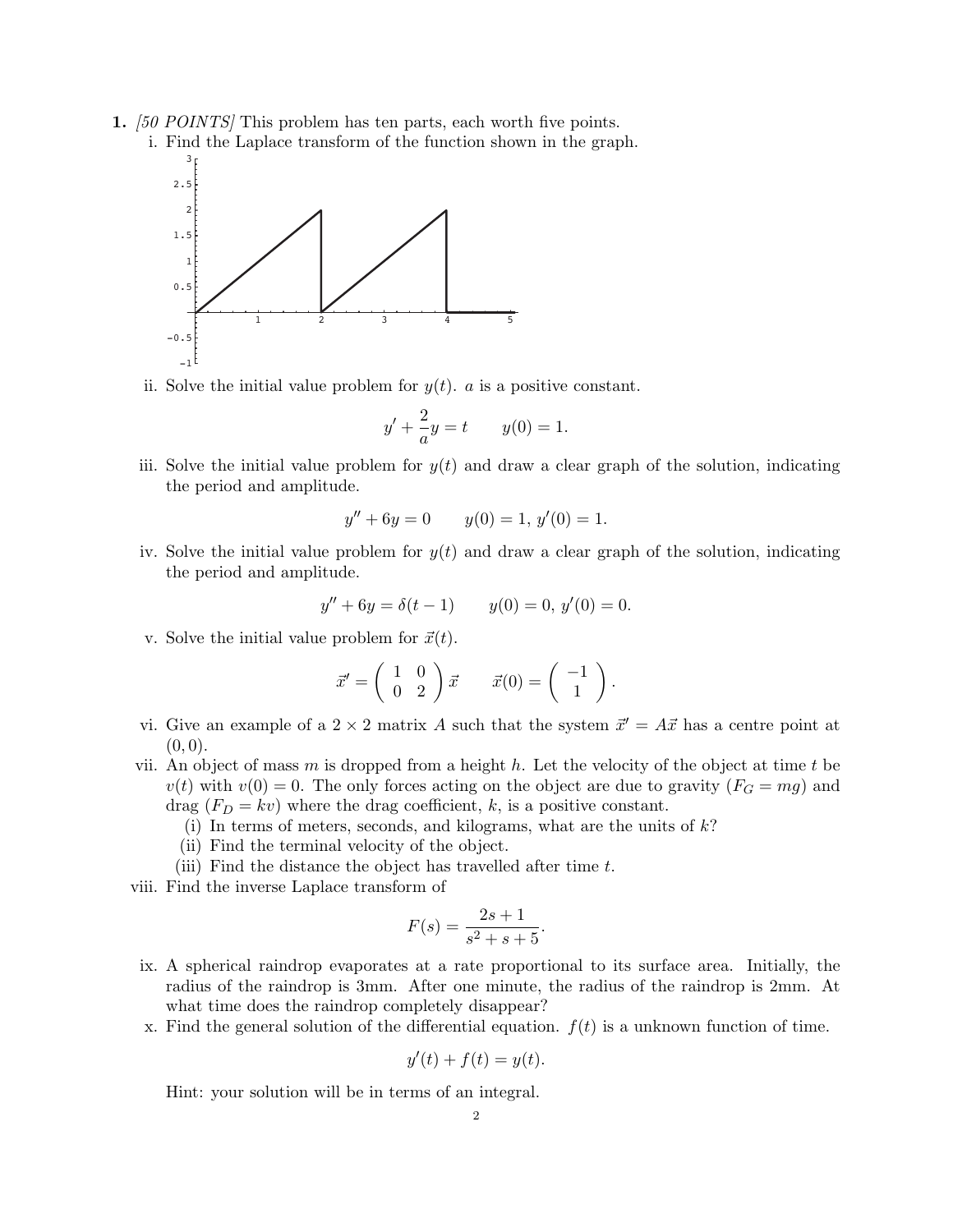2. [12 POINTS] Consider the forced LCR circuit, which can be described by:

$$
Q''(t) + RQ'(t) + \frac{1}{C}Q = F \cos(\omega t), \quad Q(0) = 0, \quad Q'(0) = 1,
$$

where  $Q(t)$  is the charge at time t, R the resistance, C the capacitance, and the inductance  $L = 1$ . The forcing has amplitude F and frequency  $\omega$ .

On the following page you will find plots of different solutions  $Q(t)$  for various values of R,  $C, F,$  and  $\omega$ , corresponding in no particular order to:

A. 
$$
R = 0
$$
,  $C = 1/64$ ,  $F = 1$ ,  $\omega = 8 \Rightarrow$   
 $Q''(t) + 64Q(t) = \cos(8t)$ ,  $Q(0) = 0$ ,  $Q'(0) = 1$ .

- B.  $R = 0.8$ ,  $C = 1/64$ ,  $F = 0$ ,  $\omega$  not relevant  $\Rightarrow$  $Q''(t) + 0.8Q'(t) + 64Q(t) = 0$ ,  $Q(0) = 0$ ,  $Q'(0) = 1$ .
- C.  $R = 0.8, C = 1/64, F = 1, \omega = 8 \Rightarrow$  $Q''(t) + 0.8Q'(t) + 64Q(t) = \cos(8t), \quad Q(0) = 0, \quad Q'(0) = 1.$
- D.  $R = 17, C = 1/64, F = 0, \omega$  not relevant  $\Rightarrow$  $Q''(t) + 17Q'(t) + 64Q(t) = 0$ ,  $Q(0) = 0$ ,  $Q'(0) = 1$ .
- E.  $R = 0$ ,  $C = 1/64$ ,  $F = 0$ ,  $\omega$  not relevant  $\Rightarrow$  $Q''(t) + 64Q(t) = 0$ ,  $Q(0) = 0$ ,  $Q'(0) = 1$ .
- F.  $R = 0$ ,  $C = 1/64$ ,  $F = 1$ ,  $\omega = 7 \Rightarrow$  $Q''(t) + 64Q(t) = \cos(7t), \quad Q(0) = 0, \quad Q'(0) = 1.$

In your solution booklet, draw the following table and complete the entries to match the equations and their graphs:

| Equation | Graph |
|----------|-------|
| А        |       |
| B        |       |
| С.       |       |
| Ð        |       |
| Ε        |       |
|          |       |

## Hints:

- 1. You don't need to solve each problem completely.
- 2. Look at the plots carefully and don't forget to check the axis scales.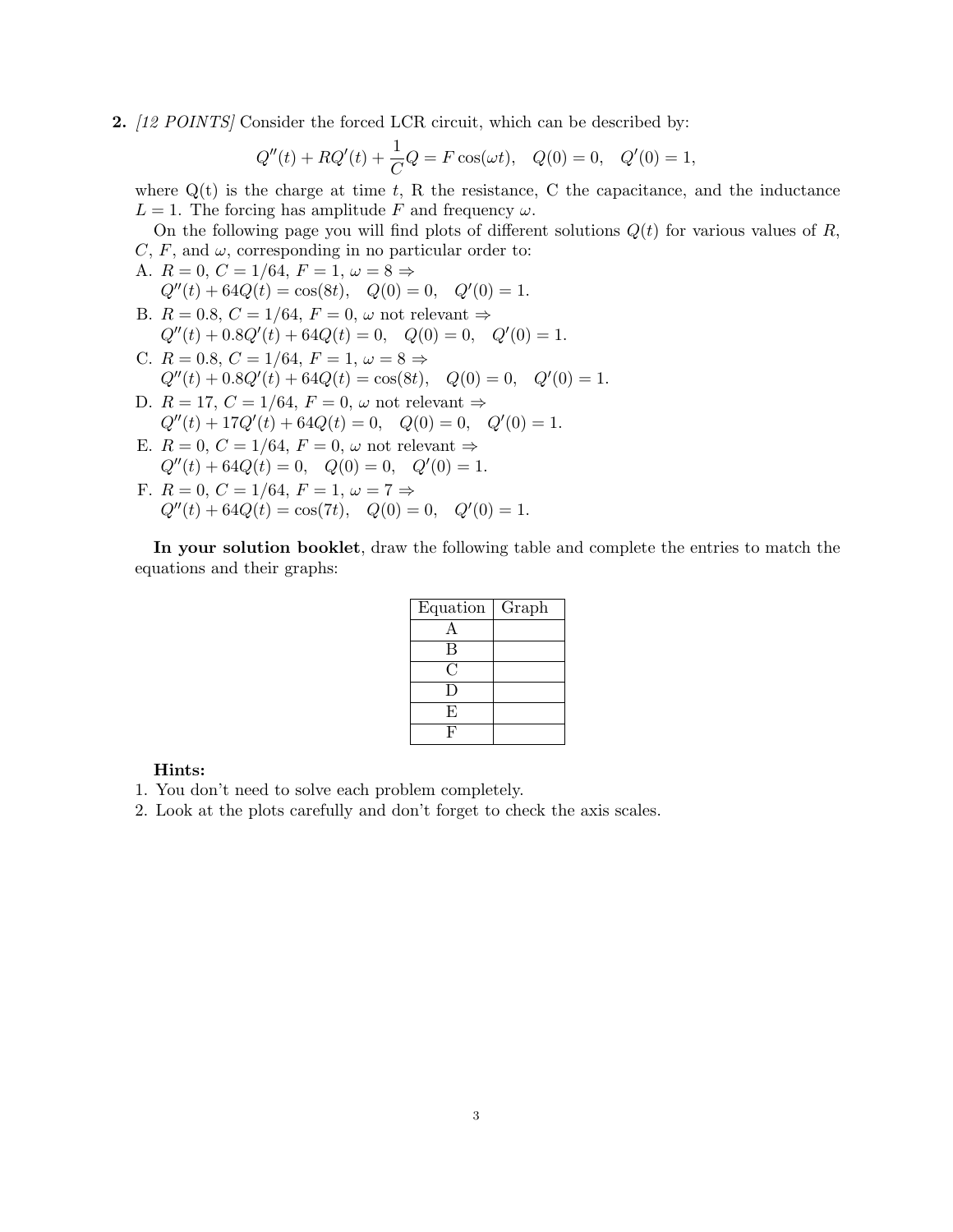

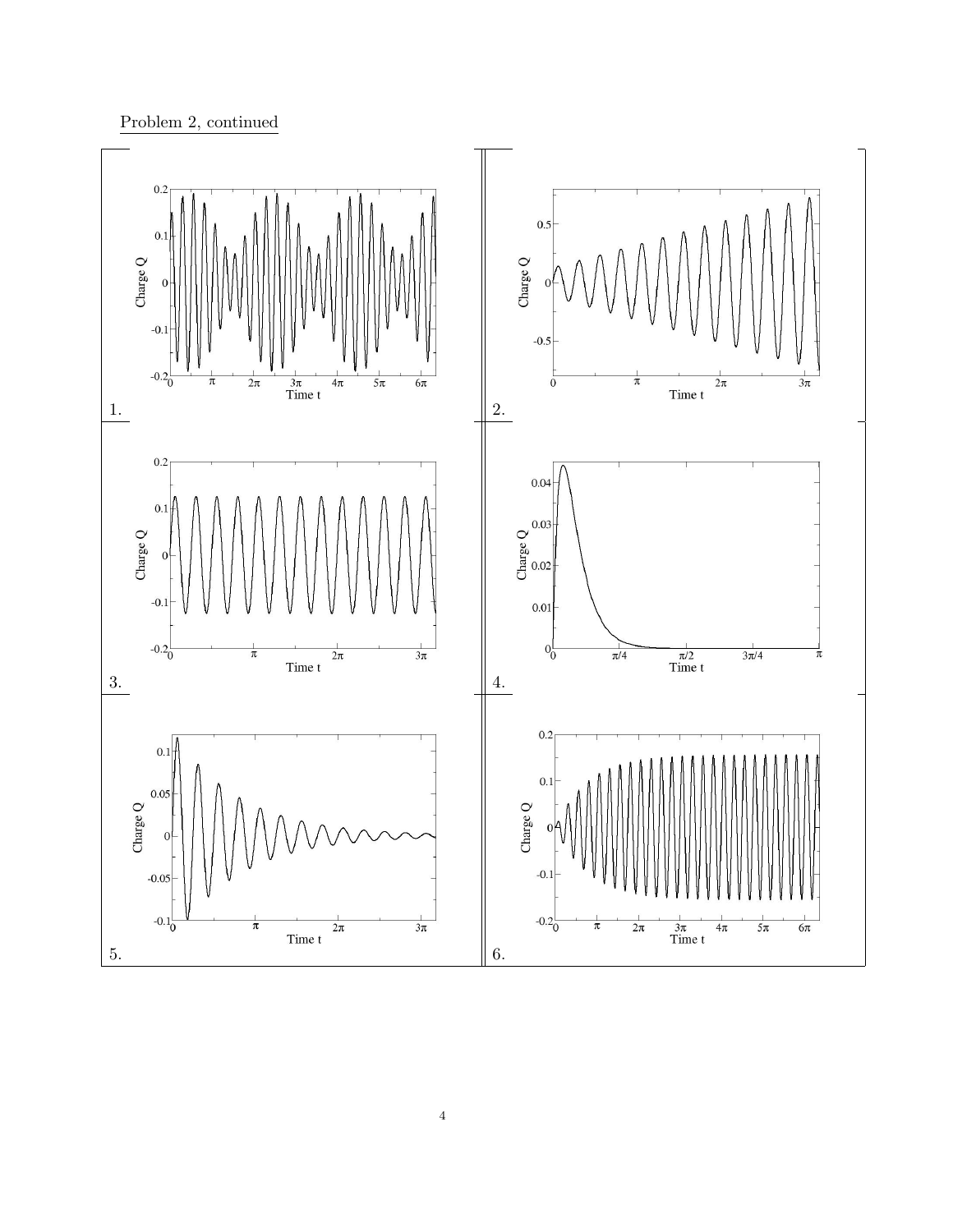3. [13 POINTS] Consider a servomechanism that models an automatic pilot. Such a mechanism applies torque to the steering control shaft so that a plane or boat will follow the prescribed course. If we let  $y(t)$  be the true direction (i.e. the angle) of the craft at time t and  $g(t)$  be the desired direction at time  $t$ , then

$$
e(t) = y(t) - g(t)
$$

denotes the error or deviation between the desired direction and the true direction.

Assume that the servomechanism can measure the error  $e(t)$  and feed back to the steering shaft a component of torque that is proportional to  $e(t)$ , but opposite in sign (see figure). The rotational analogue of Newton's second law states that: (moment of inertia  $I \times \Omega$ ) acceleration)=(total torque). For our servomechanism this becomes:

$$
Iy''(t) = -ke(t),
$$

where  $k$  is a positive proportionality constant.



Using the method of Laplace transforms, determine the error  $e(t)$  for the automatic pilot if the steering shaft is initially at rest in the zero direction  $(y(0) = 0, y'(0) = 0)$  and the desired direction is given by  $g(t) = t$ .